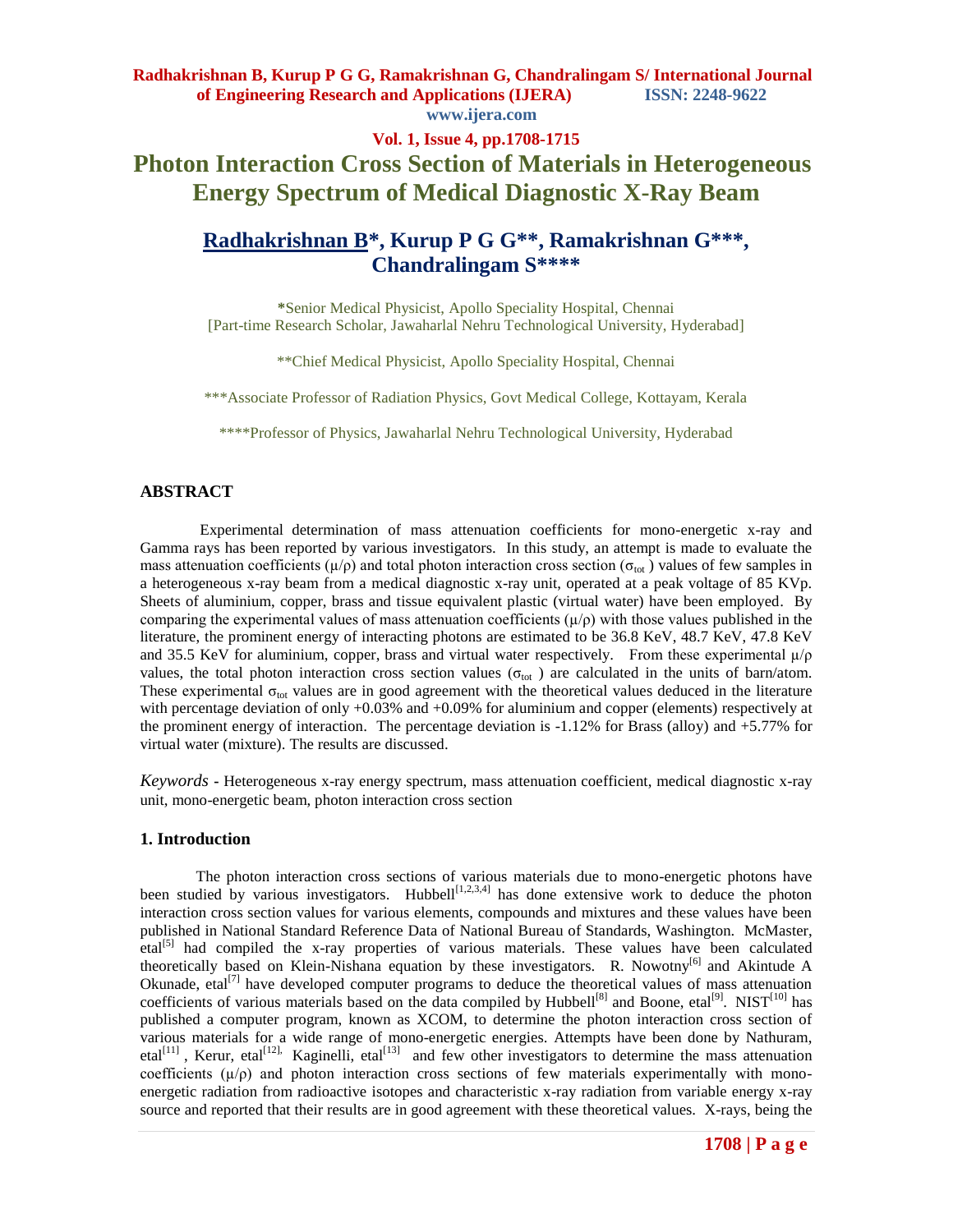**www.ijera.com**

# **Vol. 1, Issue 4, pp.1708-1715**

most common diagnostic tool used on human population, experimental determination of the photon interaction cross sections of various materials due to the heterogeneous beam of diagnostic x-ray beams is worth to be explored. This study explores the experimental determination of mass attenuation coefficients  $(μ/ρ)$  of few samples in the medical diagnostic x-ray beam and correlation of these data with the published theoretical values. An estimation of prominent energy of the interacting beam is also done correlating the experimental mass attenuation coefficients  $(\mu/\rho)$  with the theoretical values.

## **2. Materials & Methods**

Gary D, etal<sup>[14]</sup> has described the method of calibration of x-ray units. In the present study, X-ray generators, which have undergone quality assurance tests, are employed. The sample elements used were copper, brass, aluminum and virtual water of varying thicknesses in pure form. The virtual water is composed of 77.5% of Carbon, 10%of Hydrogen, 5% of Oxygen, 3.5% of Nitrogen, 2.5%of Fluorine and 1.5% Calcium. The sample sheets were maintained at a specific distance from the focus and the incident intensity was measured using an ion chamber detector. The transmitted intensity was measured with the same exposure factors. The thicknesses were gradually increased and HVL values were measured. The results were tabulated and plots were obtained.

## **3. Experimental Set-up**



Fig.1 Experimental set up of measurements

The experimental set up is shown in Fig.1. The measurements were done on a 500mA medical diagnostic x-ray unit (Siemens/Heliophos D). A calibrated ion chamber based detector is placed on the table top so that the detector position is around 55 cm from the focus of the x-ray tube. A stand is fabricated to place the absorbers in such a way that a distance of around 30 cm is maintained between the focus and the absorbers and a minimum of 20 cm is maintained between the absorbers and the detector to avoid scattered photons and secondary electrons reaching the detector.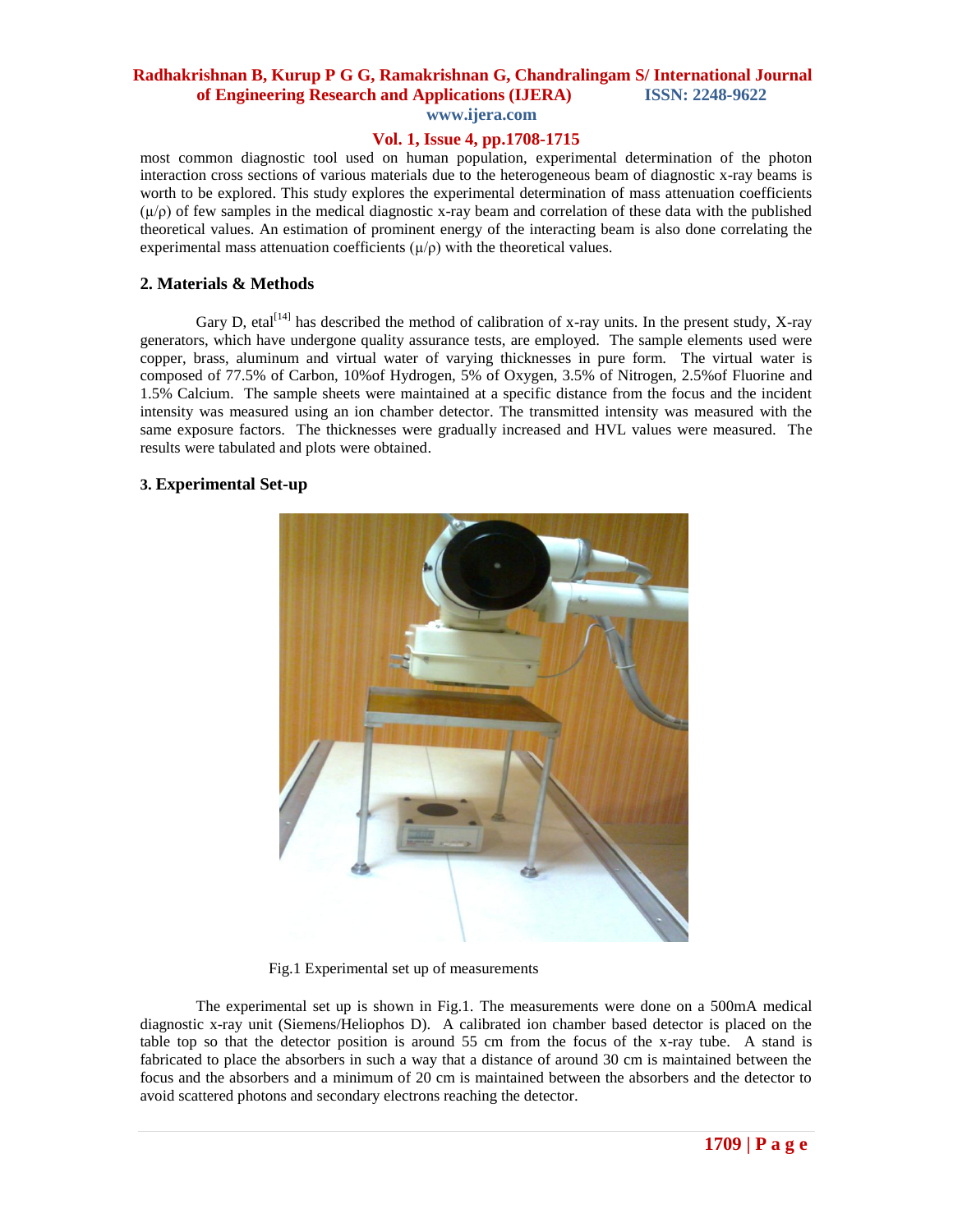# **Vol. 1, Issue 4, pp.1708-1715**

The x-ray unit was initially subjected to a set of quality assurance test procedures before being employed for the present study. RADCHECK PLUS [Fluke/model 06-526], which is capable of integrating the x-ray output, is used for the purpose of measuring the integrated exposure.

Exposure factors of 85 KVp and 16 mAs were chosen using a collimator field size which covers the detector area sufficiently. Exposure was given without any absorber placed above the detector. The reading shown by the detector was noted as incident intensity (I'). An absorber of known thickness was placed on the stand and the exposure reading was noted again as transmitted intensity (I). The thicknesses of the absorbers were varied and the readings were noted.

The above procedure was repeated for other absorbers as well. The sample sheets of Aluminium, Copper and Brass of thicknesses varying from 0.5mm to 3.5mm at the increment of 0.5mm and virtual water of thicknesses varying from 0.5cm to 3.5cm with the increment of 0.5cm were used in this study.

Plots of intensity (exposure) Vs thickness are obtained for each sample material and Half value Layer (HVL) for each one, which is the thickness required to reduce the transmitted intensity of radiation to half of its original intensity was obtained from these plots. These plots for all the absorbers used are depicted in Fig (2) and Fig (3). The mass attenuation coefficients  $(\mu/\rho)$  of each material were calculated by the following equations,

| $I = I' e^{-(\mu/\rho)(\rho x)}$ | $------ (1)$     | and   |
|----------------------------------|------------------|-------|
| $\mu = 0.693/HVL$                | ------------ (2) | where |

 $\mu$  - Linear attenuation coefficient in cm<sup>-1</sup>  $\mu/\rho$  - Mass attenuation coefficient in cm<sup>2</sup>/gm  $ρx$  - Thickness of the absorber in gm/cm<sup>2</sup>

The total photon interaction cross section has been calculated as

 $\sigma_{\text{tot}} = (\mu/\rho)A/N_A$  -----------(3) where A - relative atomic mass of the target element  $N_A$ - Avagadro's number

# **4. Results & Discussion**

Fig. 2 and fig. 3 shows the variation of transmitted intensity/exposure with increase in absorber thickness. The experimental  $\mu/\rho$  values of the materials due to the heterogeneous energy spectrum from the diagnostic x-ray beam were evaluated using (2) after obtaining HVL thicknesses from these plots for all samples. The average energy of the unfiltered x-ray beam is empirically considered as one-third of the KVp applied and this average energy is expressed in  $KeV^{[15,16,17]}$ . Since 85 KVp was the kilovoltage applied to the x-ray tube in this study, the empirical average energy of the unfiltered x-ray beam is approximately 28 KeV. However, due to the elimination of low energy components of the x-ray beam by the inherent and additional filtration provided by the x-ray tube, the practical average energy would be much higher.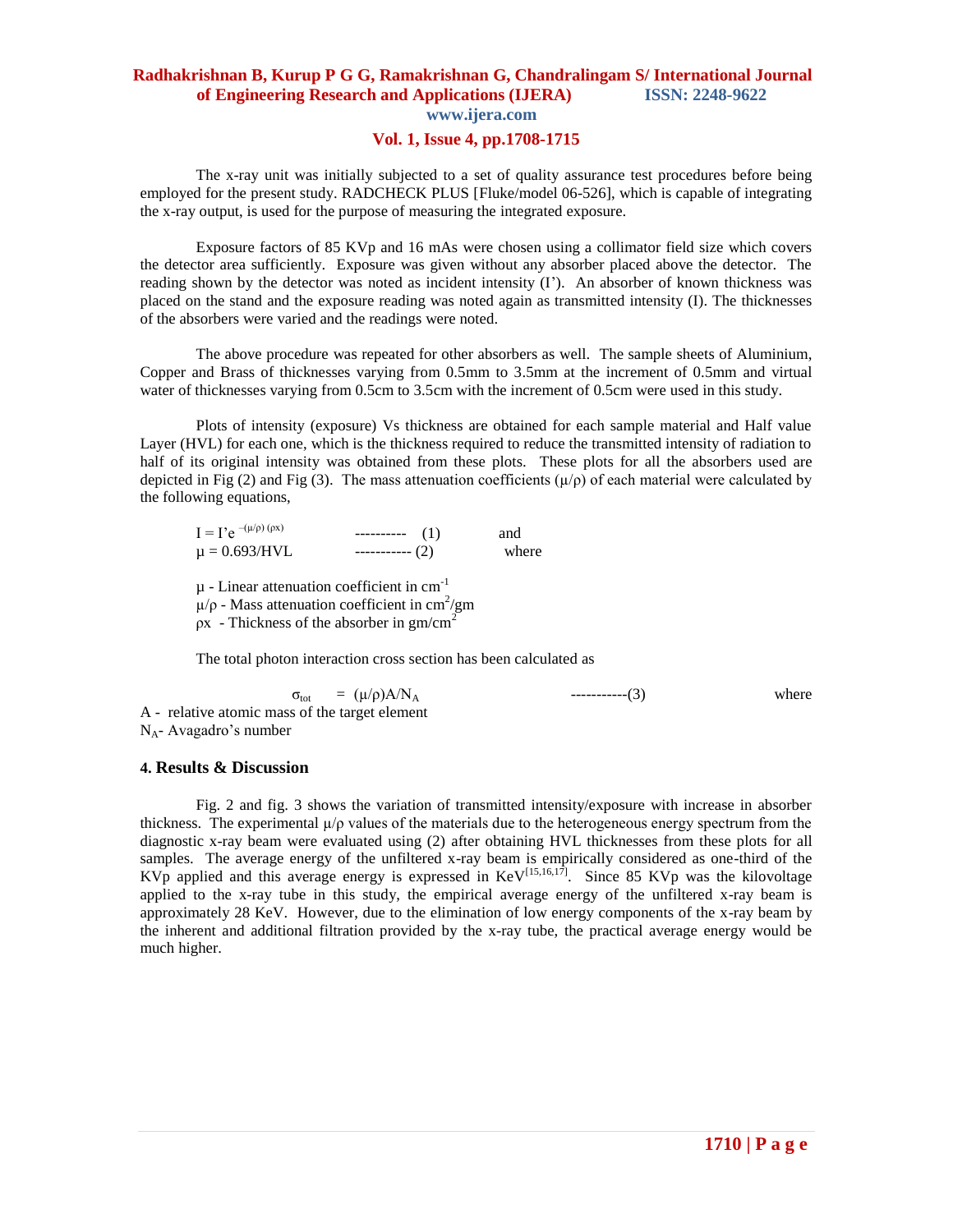**www.ijera.com**

**Vol. 1, Issue 4, pp.1708-1715**



**fig 2. Thickness Vs intensity plot for Aluminium, Copper and Brass**



**fig 3. Thickness Vs intensity plot for virtual water**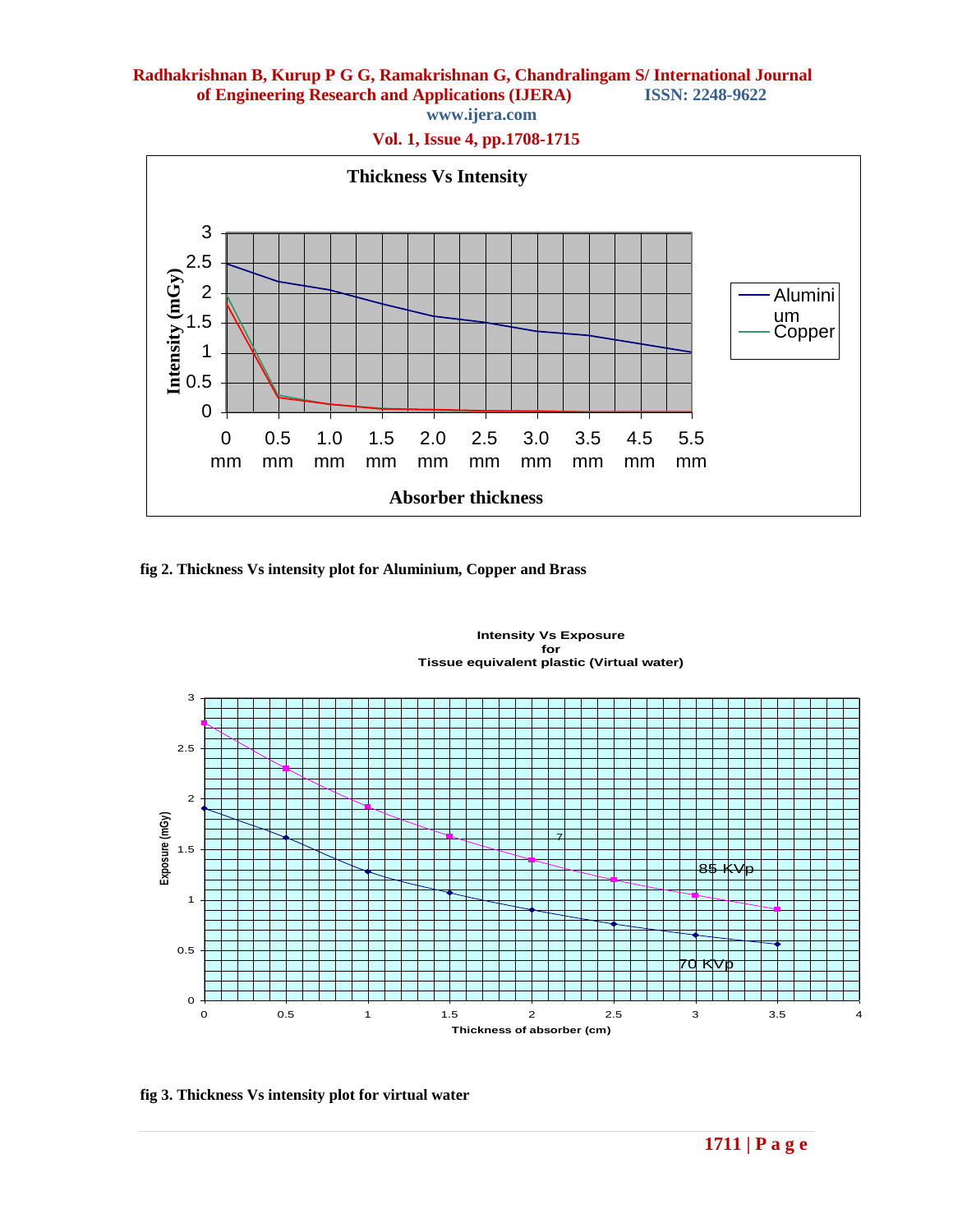**Vol. 1, Issue 4, pp.1708-1715**

The theoretical mass attenuation coefficient  $(\mu/\rho)$  values of the samples used were determined using the XMudat computer program<sup>[6]</sup> developed by R. Nowotny based on the data published by Hubbell<sup>[8]</sup> and Boone<sup>[9]</sup>. The variation of  $\mu/\rho$  for a wide range of energy ranging from 1 KeV to 10 MeV for monoenergetic photons for these absorbers as derived from this XMudat program is shown in Fig (4). These values were compared with the experimental mass attenuation coefficient  $(\mu/\rho)$  values. The results indicate that the prominent energy of the interacting x-ray photons reaching the detector after suffering attenuation is different for different materials. This prominent energy predictably depends largely on the atomic number of the materials because of the predominance of photo electric effect in the diagnostic x-ray energy range and the photo electric effect is directly proportional to  $Z^{3[17]}$ . In the case of aluminium (Z=13) and virtual water  $(Z=7.4)$ , the prominent energy of interaction was found to be 36.8 KeV and 35.5 KeV respectively which indicate that the average energy of the filtered x-ray beam is not much affected by the attenuation due to these two samples. However, for copper  $(Z=29)$  and brass  $(Z=30)$ , the prominent energy of interaction turned out to be 48.7 KeV and 47.8 KeV respectively indicating the removal of some more low energy components of the incident x-ray beam. These results are shown in the Table (1). This table also shows the percentage of deviation of experimental mass attenuation coefficient  $(\mu/\rho)$  values from the theoretical values had we considered the average energy of the unfiltered x-ray beam, ie, 28 KeV for all these interactions. The percentage of deviation ranges from 17% for aluminium to 37.4% for copper and 34.46% for brass while for virtual water the percentage of deviation is 24.47%.



**fig. 4** Theoretical variation of Photon Mass attenuation coefficient with energy from 1 Kev to 10 MeV (Ref: Xmudat program based on Hubbell & Boone)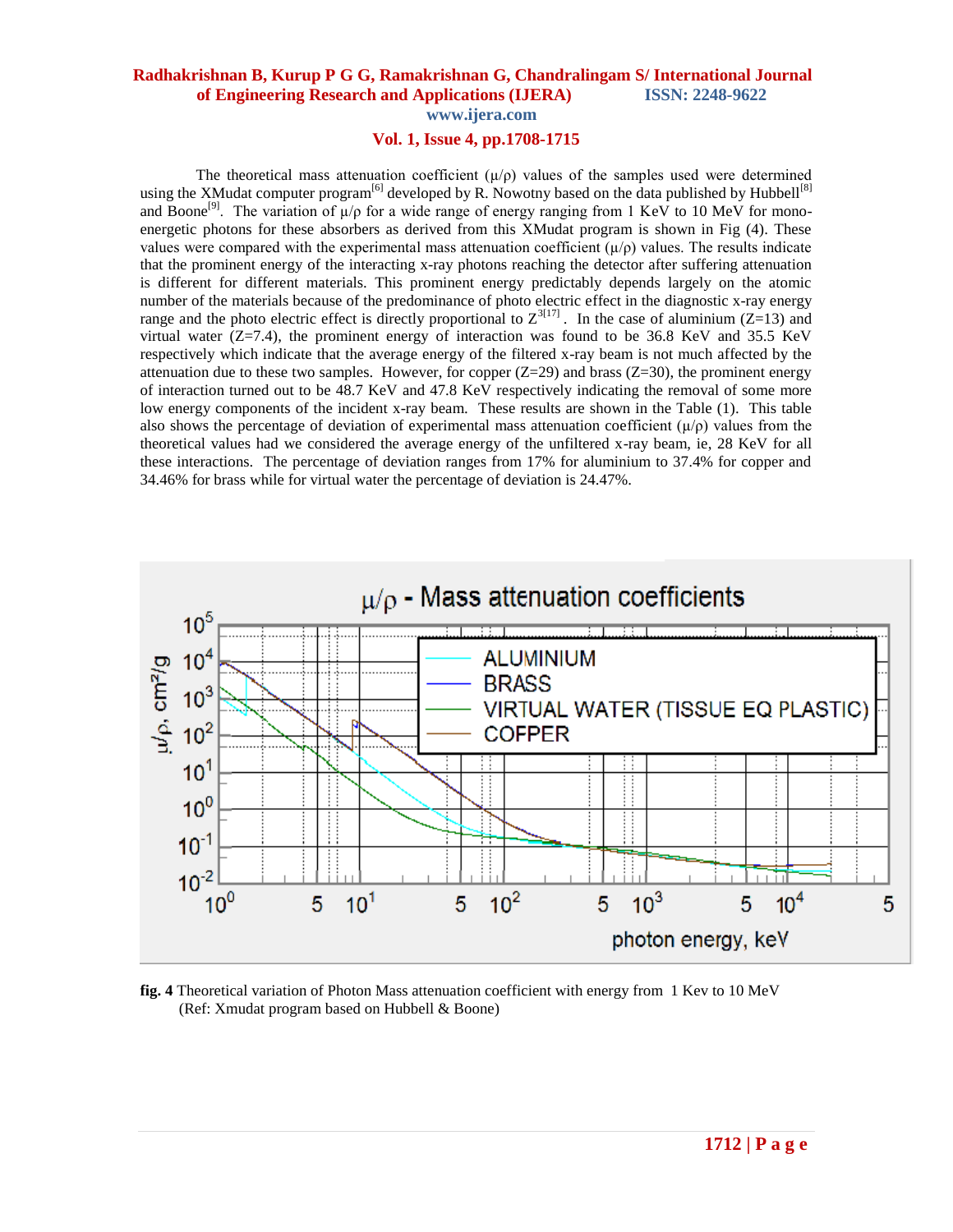**www.ijera.com**

#### **Vol. 1, Issue 4, pp.1708-1715**

#### **Table 1: Mass Attenuation coefficients (Experimental & theoretical):**

| Absorber material                                          | $\mu/\rho$ (experimental)<br>$\text{(cm}^2/\text{gm})$ | * Energy of the x-<br>ray spectrum close to<br>the $\mu/\rho$ (experimental)<br>values | $\mu/\rho$ (theoretical)<br>$\rm (cm^2/gm)$ for<br>empirical average<br>energy $(28 \text{ KeV})$ | % Deviation of<br>$\mu/\rho$ values at<br>empirical average<br>$(28 \text{ KeV})$<br>energy |
|------------------------------------------------------------|--------------------------------------------------------|----------------------------------------------------------------------------------------|---------------------------------------------------------------------------------------------------|---------------------------------------------------------------------------------------------|
| <b>Aluminium</b>                                           | 0.685                                                  | <b>36.8 KeV</b>                                                                        | 0.568                                                                                             | 17.00                                                                                       |
| <b>Copper</b>                                              | 2.813                                                  | <b>48.7 KeV</b>                                                                        | 4.490                                                                                             | 37.40                                                                                       |
| <b>Brass</b>                                               | 3.066                                                  | <b>47.8 KeV</b>                                                                        | 4.678                                                                                             | 34.46                                                                                       |
| <b>Tissue equivalent</b><br><b>Plastic (virtual water)</b> | 0.286                                                  | <b>35.5 KeV</b>                                                                        | 0.378                                                                                             | 24.47                                                                                       |

#### • Xmudat program based on Hubbell & Boone

The total photon interaction cross-sections ( $\sigma_{\text{tot}}$ ) of these samples were calculated using eq (3) from the experimental µ/ρ values. The photoelectric effect is the predominant interaction mode in the diagnostic x-ray energy range used in the study.  $\sigma_{tot}$  values thus calculated were compared against the theoretical  $\sigma_{tot}$  values which were estimated through the XCOM computer program developed by the National Institute of Standards and Technology (NIST)<sup>[10]</sup>, United States. The  $\sigma_{\text{tot}}$  values including a small cross section of Rayleigh scattering obtained through this program agree closely with the experimental  $\sigma_{tot}$ values in the case of aluminium and copper (elements) with a percentage deviation of only +0.03% and +0.09%. The percentage deviation is -1.12% for brass (alloy) and it is +5.77% for virtual water (mixture). These results are shown in the Table (2).

#### **Table 2: Total photon interaction cross-section values (Experimemtal & theoretical):**

| Absorber material                                   | $\sigma_{\text{tot}}$ (experimental)<br>(barns/atom) | $\sigma_{\text{tot}}$ (theoretical)<br>(barns/atom) | % Deviation<br>at prominent<br>energy | $\sigma_{\text{tot}}$ (theoretical)<br>(barns/atom) at<br>empirical average<br>energy of x-ray (28)<br>KeV | % Deviation<br>at empirical<br>average<br>energy<br>$(28 \text{ KeV})$ |
|-----------------------------------------------------|------------------------------------------------------|-----------------------------------------------------|---------------------------------------|------------------------------------------------------------------------------------------------------------|------------------------------------------------------------------------|
| <b>Aluminium</b>                                    | 30.68                                                | 30.67                                               | $+0.03$                               | 25.43                                                                                                      | 20.70                                                                  |
| <b>Copper</b>                                       | 296.78                                               | 296.50                                              | $+0.09$                               | 473.80                                                                                                     | 37.40                                                                  |
| <b>Brass</b>                                        | 323.50                                               | 327.17                                              | $-1.12$                               | 493.63                                                                                                     | 34.46                                                                  |
| <b>Tissue equivalent Plastic</b><br>(virtual water) | 5.60                                                 | 5.29                                                | $+5.77$                               | 7.40                                                                                                       | 24.46                                                                  |

\* XCOM program developed by NIST based Hubbell & Sieltzer S M)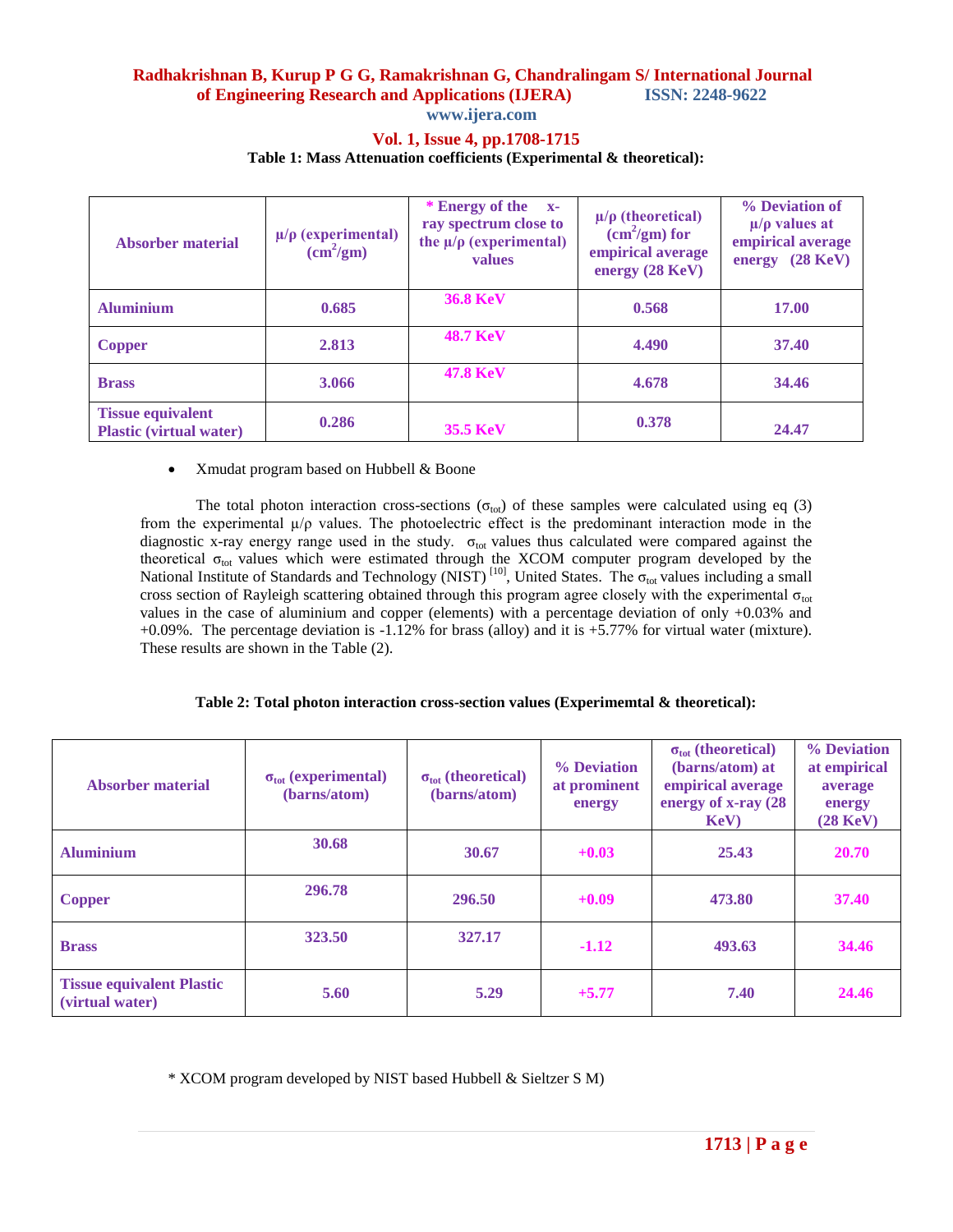**www.ijera.com**

# **Vol. 1, Issue 4, pp.1708-1715**

However,  $\sigma_{\text{tot}}$  values estimated based on the theoretical  $\mu/\rho$  values at the empirical unfiltered average x-ray energy of 28 KeV deviates from 20.7% for aluminium to 37.4% for copper. For virtual water, the percentage of deviation is 24.46% and for brass it is 34.46%. These deviations demonstrate that the practical average energy of the x-ray beam is much more than 28 KeV due to the inherent and additional filtration of the x-ray tube. The prominent energy of interaction for each set of samples is still higher than this filtered average energy for the reasons described earlier.

#### **5. Conclusion**

The comparison of experimental values of mass attenuation coefficients  $(\mu/\rho)$  and total photon interaction cross section ( $\sigma_{tot}$ ) due to diagnostic x-ray energy spectrum of heterogeneous nature reveals that the experimental and theoretical values for the empirical average x-ray energy do not agree accurately with each other. This is due to the fact that the actual average energy of the filtered x-ray beam is more than the empirical average energy. The prominent energy of the photons which interacted with these absorbers could be deduced from the experimental mass attenuation coefficients  $(\mu/\rho)$  which is higher than the predicted average energy of the heterogeneous beam of x-ray. Therefore the radiation shielding requirements for radiation safety considerations and the estimated absorbed dose by various anatomical structures during diagnostic procedures based on the empirical average energy of a heterogeneous beam of x-ray spectrum will not be accurate and knowledge of the prominent energy of interaction among the entire spectrum of the beam will give more accurate estimation.

#### **References**

- 1. Hubbell, J.H. and Berger, M.J., Sections 4.1 and 4.2 in Jaeger, R.G. (ed.): Engineering Compendium on Radiation Shielding (IAEA, Vienna), Vol. 1, Ch. 4, pp. 167-202, Springer, Berlin (1968).
- 2. Hubbell, J.H., Photon Cross Sections, Attenuation Coefficients and Energy Absorption Coefficients from 10 keV to 100 GeV, Natl. Stand. Ref. Data Ser. 29 (1969).
- 3. Hubbell, J. H., Review and history of photon cross section calculations, Physics in Medicine and Biology, 2006, vol 51, R45-R262
- 4. Hubbell, J.H., Photon mass attenuation and energy absorption coefficients from 1Kev to 20 Mev, Int. Journal of Appl. Radiat. Isot. 1982, vol 33, p1269-90
- 5. McMaster, W.H., Del Grande, N.K.,Mallett, J.H, and Hubbell, J.H., Compilation of X-ray Cross Sections, Lawrence Livermore Lab., Report UCRL-50174, (1969)
- 6. R. Nowotny, Photon attenuation data on PC, XMuDat: Version 1.0.1 of August 1998, IAEA-NDS-195, Docementation series of the Nuclear Data Services of the International Atomic Energy Agency
- 7. Akintude A Okunade etal, Parameters and computer software for the evaluation of mass attenuation and mass energy absorption coefficients for body tissues and substitutes, Journal of Medical Physics, Vol32, p 124-132
- 8. Hubbell J H, Seiltzer S M, NISTIR 5632,1995
- 9. Boone A M, Chavez A E, Medical Physics, Vol 23, 1996
- 10. http://physics.nist.gov/ Physics reference data/Xcom